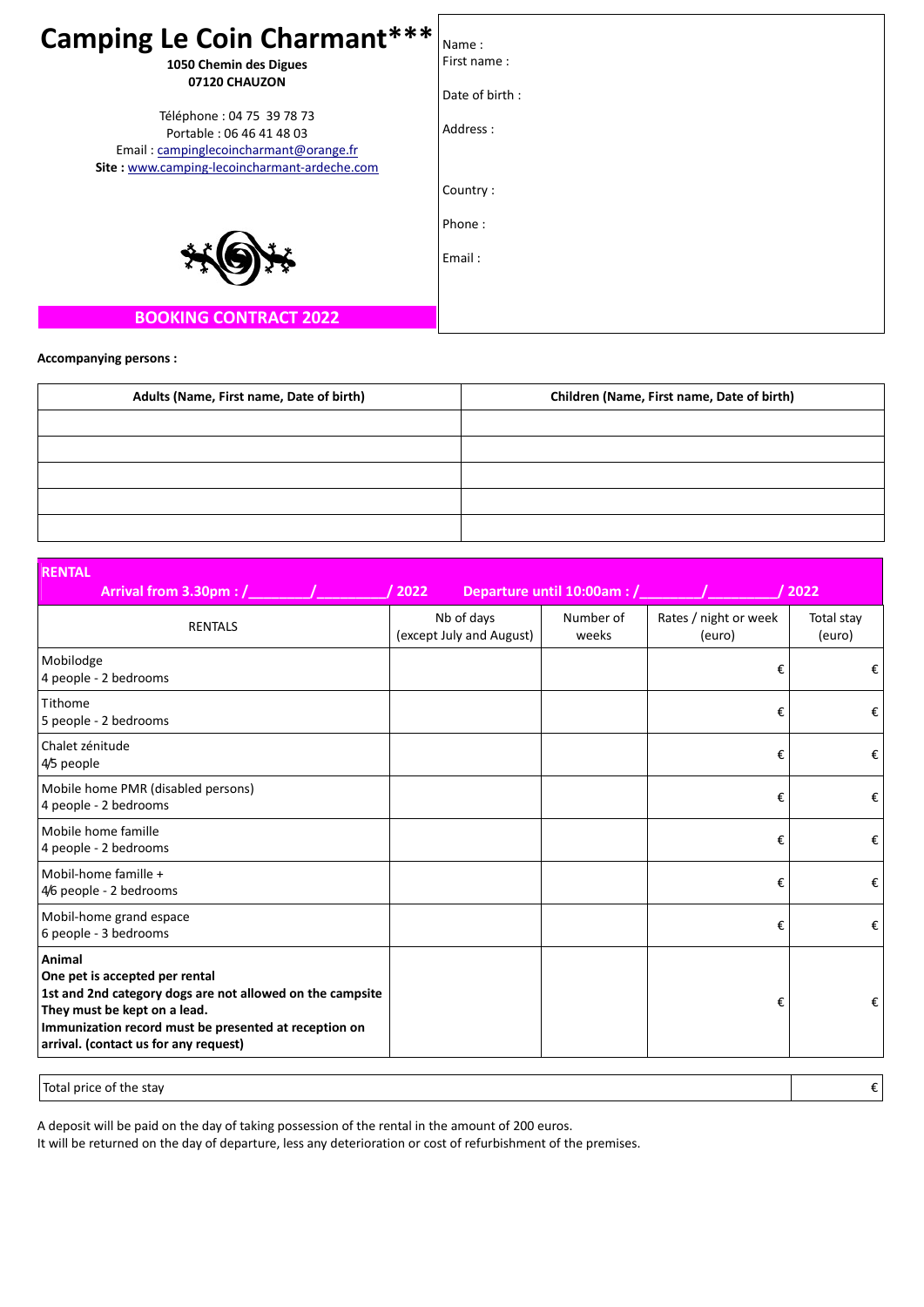| PITCHES (6 people maximum per pitch)                                                                                                                                                                               |          |                              |                      |                      |
|--------------------------------------------------------------------------------------------------------------------------------------------------------------------------------------------------------------------|----------|------------------------------|----------------------|----------------------|
| Arrival after 12:00pm : /                                                                                                                                                                                          | 2022     | Departure before 12:00pm : / |                      | 2022                 |
| <b>PITCHES</b>                                                                                                                                                                                                     | QuantitY | Nb of nights                 | Price / night (euros | Total amount (euros) |
| Pitch package (2 people, 1 car)<br>□ Camper - dimension:<br>□ Caravan - dimension:<br>$\Box$ Tent – dimension:                                                                                                     |          |                              | €                    | €                    |
| Extra person + 7 years                                                                                                                                                                                             |          |                              | €                    | €                    |
| Child from 2 to 7 years                                                                                                                                                                                            |          |                              | €                    | €                    |
| Child under 2 years                                                                                                                                                                                                |          |                              | Free                 | Free                 |
| Electricity                                                                                                                                                                                                        |          |                              | €                    | €                    |
| Animal:<br>One Animal accepted by location<br>The 1st and 2nd category dogs are not allowed on the<br>campsite<br>They must be kept on a lead.<br>Immunization record must be presented at reception on<br>arrival |          |                              | €                    | €                    |
| Rental fridge                                                                                                                                                                                                      |          |                              | €                    | €                    |
| <b>Additional vehicle</b>                                                                                                                                                                                          |          |                              | €                    | €                    |
| Additional tent                                                                                                                                                                                                    |          |                              | €                    | €                    |
| Total price of the stay                                                                                                                                                                                            |          |                              |                      | €                    |

| <b>PAYMENT:</b>                                                                                                                                                                      |         |
|--------------------------------------------------------------------------------------------------------------------------------------------------------------------------------------|---------|
| Booking deposit: 30% of total price                                                                                                                                                  |         |
| Management fees - OFFERED IF BOOKING MADE BEFORE January 31, 2022                                                                                                                    | 12,00 € |
| Total booking deposit                                                                                                                                                                |         |
| Tourist tax: 0,66 $\epsilon$ / day / person over 18 years, due the day of arrival.<br>Balance due one month before arrival in July and August, the day of arrival for other periods. |         |

### MODE OF PAYMENT

□ Check payable to « Camping le Coin Charmant »

Name and signature of the holder:

□ Holidays Vouchers

□ Bank Transfer: IBAN: FR76 3000 4025 6900 0100 7332 903‐ BIC: BNPAFRPPXXX Camping le Coin Charmant

□ I authorize the removal of the deposit on my credit card: Credit Card N° /\_\_\_\_//\_\_\_\_//\_\_\_\_//\_\_\_\_//\_\_\_\_//\_\_\_\_//\_\_\_\_//\_\_\_\_//\_\_\_\_//\_\_\_\_//\_\_\_\_//\_\_\_\_//\_\_\_\_//\_\_\_\_//\_\_\_\_//\_\_\_\_/ Expiration date:  $\frac{1}{2}$  /\_\_\_\_\_\_//\_\_\_\_\_\_\_/ Warning: note the last 3 digits of No. written on the back of the card:  $\frac{1}{\frac{1}{2} \cdot 1}$ 

**Y**our reservation will be effective upon receipt within eight days from date:

‐ Back 1 copy of this contract dated and signed with the mention "Good for agreement".

‐ Payment 30% of the stay + 12 euros management fees by check, vacation checks, bank transfer, debit.

- The Balance is due one month before arrival in July and August, the day of arrival for other periods.

By signing this contract, I acknowledge having taken cognizance of the general rental conditions attached and accept them.

Date: **Date: CONFIDENTIFY CONFIDENTIFY STATES ASSESSED ASSESSED ASSESSED ASSESSED ASSESSED ASSESSED FOR A SET AND SERVICE STATES AND SERVICE STATES AND SERVICE STATES AND SERVICE STATES AND SERVICE STATES AND SERVICE STA**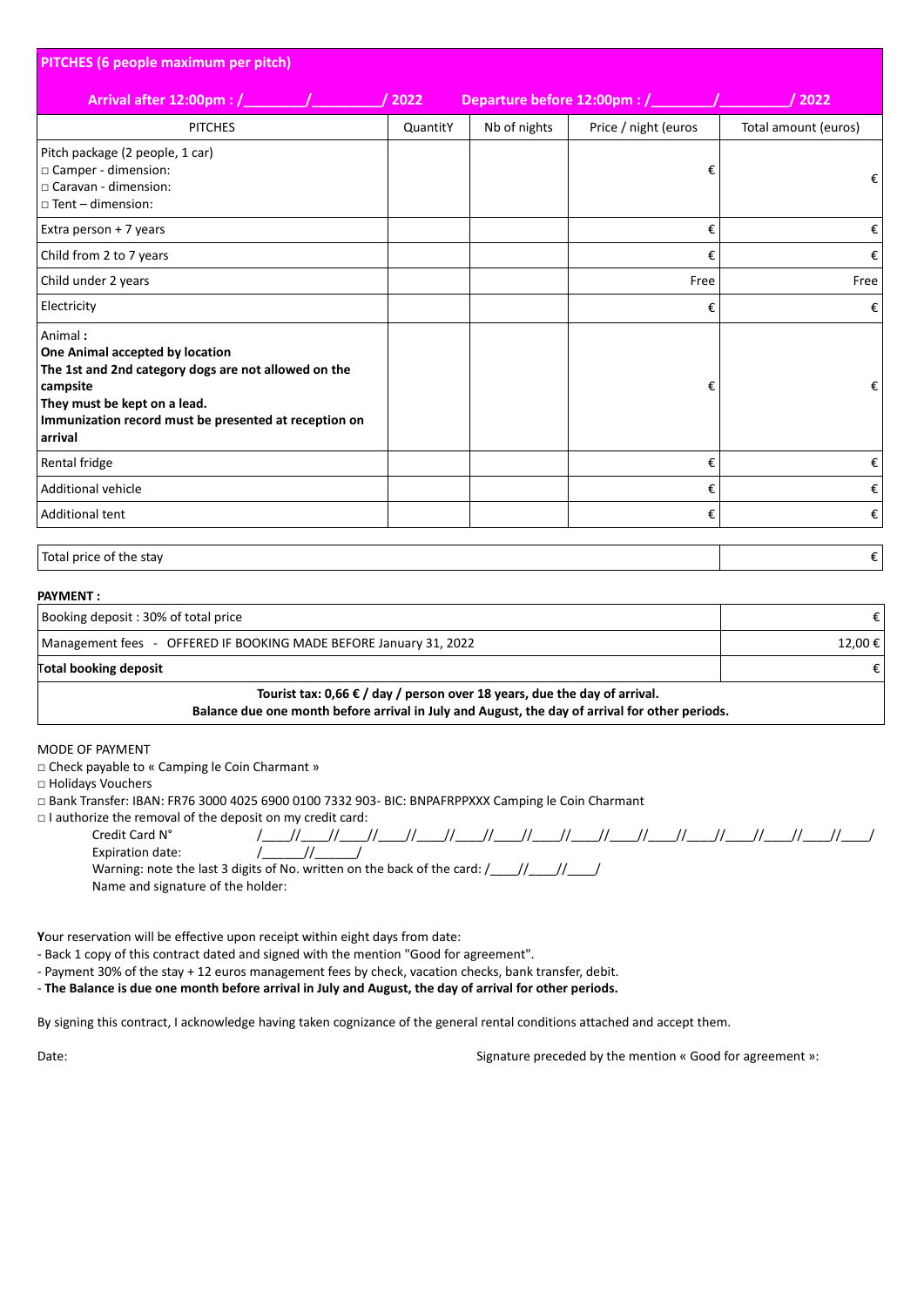

# **General Booking Conditions**

1. The rental of your camping place or accommodation requires our agreement and receipt of the rental contract together with a deposit caution.

2. The rental is agreed for the period stated in the rental contract. Under no circumstances may the client claim a right to remain in occupation of the camping place or accommodation beyond the end of the period agreed in the contract.

3. The client must arrive at the time and date detailed in the contract. If the client is going to arrive late they are asked to contact the Camp Site. If necessary the camping place or accommodation will be relet after a delay of 24 hours. In this case the deposit is forfit.

4. Camping places are available from midday and must be cleared by midday also. The accommodation is available from 16h and left by 10h.

5. If you arrive later or leave earlier than was agreed in the contract you will be billed for the period specified in the contract.

6. The camping place offered is at the discretion of the Camp site. In no case can a specific camping place be reserved.

7. For the camping places with electricity you are advised to bring your own extension lead with a French plug.

8. Barbecue wood and speechless coal Prohibition.

9. Prices and regulations: the prices quoted include water, gas and electricity. The base price for a camping place includes: 2 people, the space for the tent or caravan and a car as well as access to the washing facilities. There is a local tax of 0.66€ per person over 18 per day. Pet are permitted. They must be kept on a leash, identity tattoo and vaccination papers will be required. All pets will incur an additional daily charge. The balance of the rental together with the tax and any additional charges must be paid on arrival. For accommodation rental a deposit of 200.00 € will be requested. The deposit will be returned at the end of your stay if the reception is open at that time and otherwise by post during the five days following your departure. (The cost of any repairs or replacement of items provided will be deducted from your deposit). After inventory of contradictory fixtures. It is the client's responsibility to leave their accommodation clean and tidy. If necessary a cleaning charge of 40 euros; will be deducted from your deposit.

10. Only one small pet is permitted per accommodation.

11. Cancellations must be notified by recorded delivery letter. The deposit will not be returned regardless of the reason for the cancelation. This clause imposes upon the professional in case of cancellation. If the cancellation is made less than thirty days before your anticipated arrival date the total bill for your reserved stay will be demanded.

12. The reservation becomes effective once the client has paid the deposit (30% of the total bill for accommodation) as well at the rental contract. As soon as your deposit is received we'll send you a confirmation. And 12 € expenses of booking.

13. Your liability is not limited to your deposit and you should check that you are covered by your insurance.

14. Camping du Pont will not accept liability for :

1. theft, loss or damage of any kind to your property during or after our stay.

2. natural events (weather, insects, etc…)

3. breakdown or unavailability of equipment or facilities of the camp site. Occasional closure for maintenance or by measure of security of camp site facilities including the swimming pool.

15. Any case of dispute regarding the interpretation or execution of the rental contract will be under the sole jurisdiction.